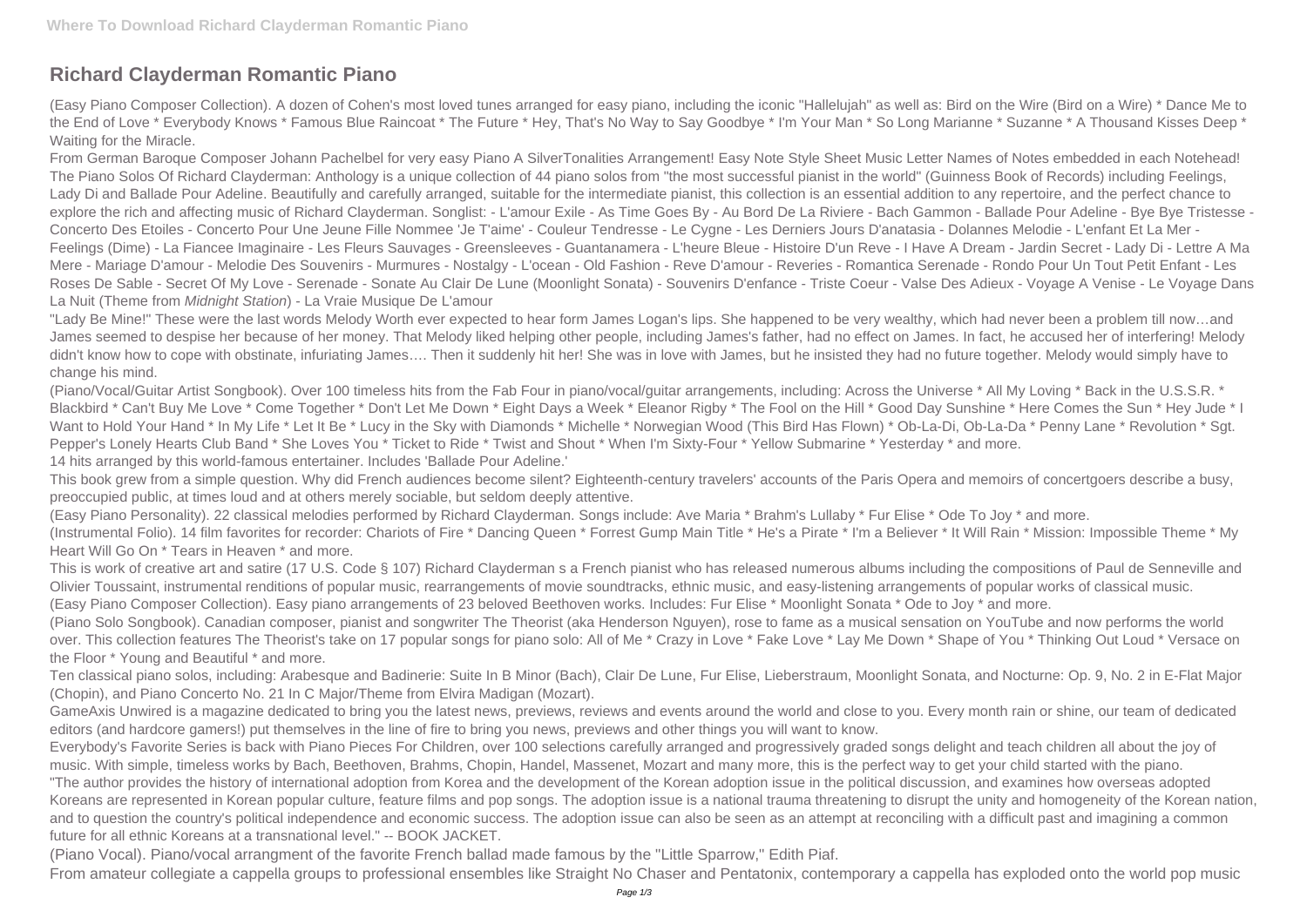scene. In So You Want to Sing A Cappella, Deke Sharon combines historical context and a comprehensive look at the a cappella community with a detailed discussion of vocal techniques, rehearsal practices, and live audio support needed to sing great a cappella. Additional contributed chapters discuss singing and voice science, vocal health, vocal percussion, and audio technology. The So You Want to Sing series is produced in partnership with the National Association of Teachers of Singing, and each book features online supplemental material on the NATS website. Please visit www.nats.org to access style-specific exercises, audio and video files, and additional resources. Pop/Rock/R&B Piano Solos

(Piano Solo Songbook). 100 pop and classical standards that every piano player should master, including: Air on the G String \* Bridge over Troubled Water \* Canon in D \* Clair de Lune \* Fields of Gold \* Fur Elise \* I Dreamed a Dream \* I Will Always Love You \* Imagine \* Lullaby of Birdland \* Memory \* Misty \* Moon River \* On My Own \* Over the Rainbow \* The Shadow of Your Smile \* Smile \* Stardust \* Summertime \* Sunrise, Sunset \* Time After Time \* Unexpected Song \* The Way You Look Tonight \* We've Only Just Begun \* What a Wonderful World \* Yesterday \* You Raise Me Up \* Your Song \* and more!

Wish you could sit down at the piano and effortlessly play without years of lessons? Now you can! Many people wish they could sit down at the piano and simply play, their hands flying over the keys as melodies pour out. With this simple, achievable program that's possible . . . in just six weeks. Using Dan Delaney's innovative chord playing techniques, as opposed to more classical methods, musical newcomers and lapsed musicians can quickly and easily gain skills. Each of the six weeks' worth of lessons contains several exercises. The classes build on each other, becoming progressively more difficult as the player's ability improves, and every lesson includes sheet music, practice advice, and an evaluation at the end. Plus, MP3 audios of the lessons will be available for free on Delaney's website.

(Piano Solo Sheets). A beautiful piano solo arrangement of this standard classic.

Richard Clayderman Adult Coloring BookEmotional and Romantic Piano Music Composer, Modern Mozart and Musical Prodigy Inspired Adult Coloring BookCreatespace Independent Publishing Platform

Contents: \* First exercises for the knowledge of the notes \* Exercises for the 5 fingers with quiet hand \* The first exercises for the thumb \* Exercises exceeding an octave \* Exercises with the bass-clef \* Exercises in sharps and flats \* Exercises in other easy tunes \* Rests \* Exercises of velocity \* Melodies with and without ornaments

A young journalist prompts a reclusive piano superstar to open up, resulting in this stunning graphic sonata exploring a lifetime of rivalry, regret, and redemption. 1933. In the small French village of Cressy-la-Valoise, a local piano contest brings together two brilliant young players: Julien Dubois, the privileged heir of a wealthy family, and François Samson, the janitor's son. One wins, one loses, and both are changed forever. 1997. In a huge mansion stained with cigarette smoke and memories, a bitter old man is shaken by the unexpected visit of an interviewer. Somewhere between reality and fantasy, Julien composes, like in a musical score, a complex and moving story about the cost of success, rivalry, redemption, and flying pianos. When all is said and done, did anyone ever truly win? And is there any music left to play? Richard Clayderman is a French superstar with a recording career that stretches from the mid-seventies to the present day. Clayderman's romantic Piano solos and irresistible melodies have enchanted audiences and Piano fans for many years. This collection offers careful and faithful transcriptions of his best-loved melodies, as well as transcriptions of his own reworkings of popular classics, all arranged for the solo piano, suitable for intermediate players. Songlist - All By Myself - All I Ask Of You - Always There - Anyone Can Fall In Love - Arabesque - Badinerie - Blue Rondo A La Turk - Clair De Lune - Don't Cry For Me Argentina - Eleana - Für Elise - I Dreamed A Dream - La Vraie Musique De L'amour - Les Derniers Jours D'anastasia - Nocturne In E Flat Op.9 No.2 - Piano Concerto In C (Elvira Madigan) - Piano Concerto No.1 In B Flat Minor Op.23 - Sonata Pathétique - Strangers In The Night - Take My Breath Away - The Lady In Red - Theme From 'The Bretts' - Yesterday "Dreams of Love: Playing the Romantic Pianist explores the attractions of the concert pianist from an innovative interdisciplinary perspective, demonstrating how such meanings have evolved over two centuries through technology and the popular media, including literature and cinema. Author Ivan Raykoff uses romantic both as the label for a historical era and musical style, as well as the more colloquial adjective referring to love, desire, and sensual feeling. Through this two-fold interpretive approach, music history and cultural mythology are read alongside one another to reveal the interconnected processes of music's social mediation. The word playing also invites multiple readings: performance or practicing, as pastime or profession, as play-acting and other modes of representation, or reproduction like a player piano. The Romantic pianist signifies more than just music; through established rituals and familiar representations of practicing, performing, and listening, the pianist also plays within a larger system of cultural ideology linking music to aspects of gender, sexuality, personal identity and social relationships, and the politics of the body."

(Faber Piano Adventures ). A collection of Christmas and winter holiday favorites arranged to provide work on arpeggios, scales, 2-hand gestures, balance between hands, balance within the hand, chord voicing, and octave playing all within a delightful musical context. Includes: Skaters' Waltz \* Jingle Bells \* Auld Lang Syne \* A Celebration of Carols (A Christmas medley containing O Little Town of Bethlehem, We Three Kings, and Good Christian Men) \* Silent Night \* We Wish You a Merry Christmas \* and more.

Sinatra. Streisand. Dylan. Pavarotti. McCartney. Sting. Madonna. What do these musicians have in common besides their super-stardom? They have all worked with legendary music producer Phil Ramone. For almost five decades, Phil Ramone has been a force in the music industry. He has produced records and collaborated with almost every major talent in the business. There is a craft to making records, and Phil has spent his life mastering it. For the first time ever, he shares the secrets of his trade. Making Records is a fascinating look "behind the glass" of a recording studio. From Phil's exhilarating early days recording jazz and commercial jingles at A&R, to his first studio, and eventual legendary producer status, Phil allows you to sit in on the sessions that created some of the most memorable music of the 20th century--including Frank Sinatra's Duets album, Bob Dylan's Blood on the Tracks, Ray Charles's Genius Loves Company and Paul Simon's Still Crazy After All These Years. In addition to being a ringside seat for contemporary popular music history, Making Records is an unprecedented tutorial on the magic behind what music producers and engineers do. In these pages, Phil offers a rare peek inside the way music is made . . . illuminating the creative thought processes behind some of the most influential sessions in music history. This is a book about the art that is making records--the way it began, the way it is now, and everything in between.